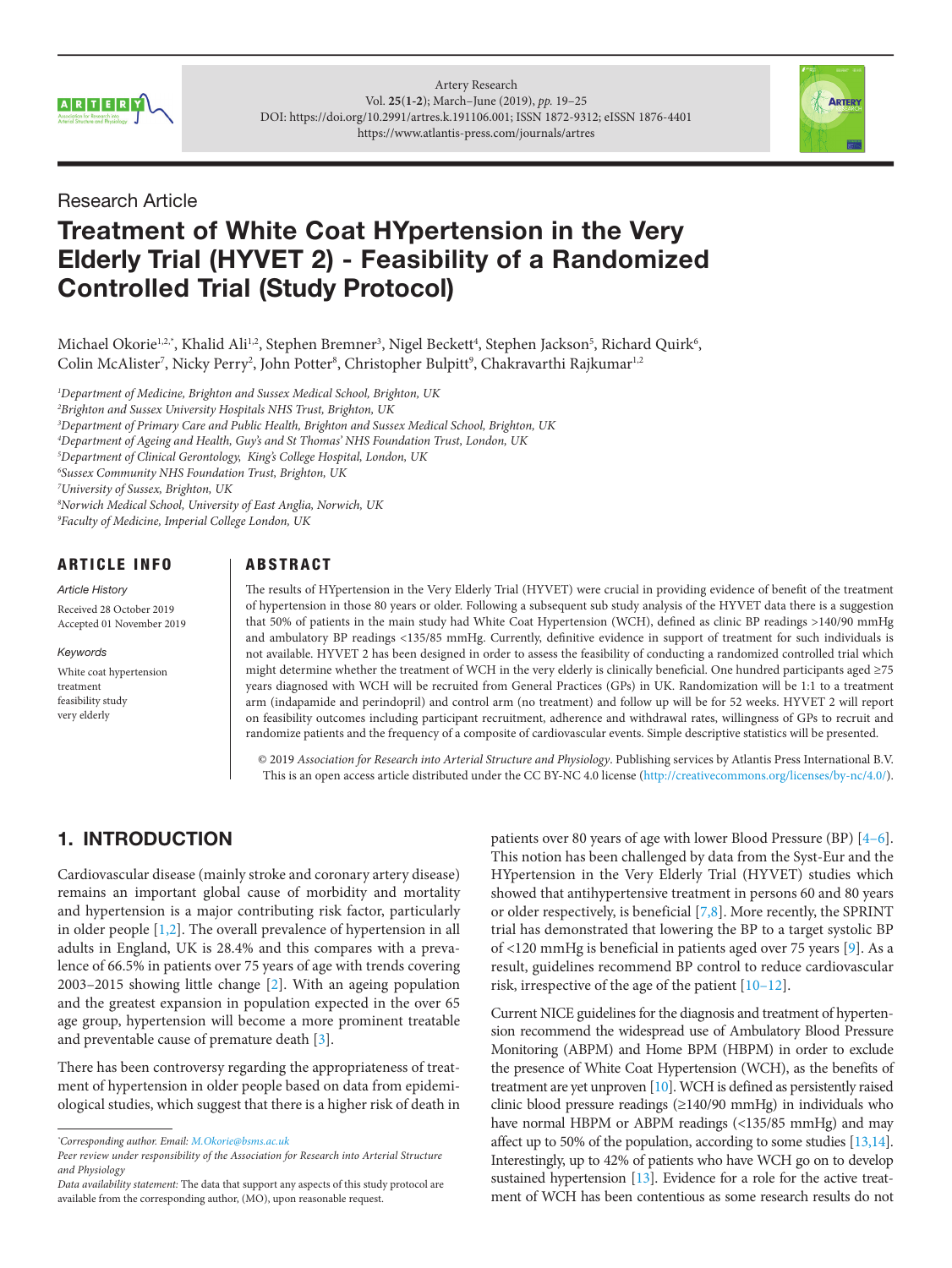support protection against cardiovascular events [15]. However, a study by Franklin et al. [16] suggests that men and diabetics with untreated WCH are at increased risk. Furthermore, the HYVET ambulatory blood pressure sub study analysis estimates that 50% of patients in the main study may have had WCH [17]. It is therefore as yet unknown whether the patients with WCH benefit from treatment.

#### 1.1. Aim

HYpertension in the Very Elderly Trial 2 is a feasibility study, which serves as a prelude to a definitive randomized controlled trial, in order to determine whether the treatment of WCH in the very elderly is feasible and outweighs any adverse events.

#### 1.2. Outcomes

HYpertension in the Very Elderly Trial 2 focuses on the following outcomes:

- Estimation of the proportion of eligible patients that can be recruited from initial screening.
- Exploration of different methods of identifying/recruiting patients.
- Determination of the willingness of General Practices (GPs) to recruit and randomize patients and the willingness of patients to be randomized.
- Recruitment rate.
- Adherence to the treatment protocol.
- Withdrawal from the trial.
- Expanding the opportunities for Patient and Public Involvement (PPI) in the research design and its subsequent conduct and dissemination.
- Ambulatory and home blood pressure monitoring and whether or not the patient achieves their target blood pressure.
- Composite of cardiovascular events and stroke.

## 2. MATERIALS AND METHODS

## 2.1. Design

This is a multi-center, open-label study assessing the feasibility of conducting a randomized controlled trial to treat WCH in the very elderly. It entails a 1:1 randomization of patients to a treatment arm with established antihypertensive drugs (Indapamide MR and Perindopril Erbumine) [18,19] and control arm (no treatment) which is the current standard of care (Figure 1). This design will gather preliminary information on the intervention and the feasibility of conducting a full-scale randomized controlled trial.

A local PPI group has reviewed the patient facing documents for the trial and a lay member of the public sits on the Trial Steering Committee.

## 2.2. Trial Setting

HYpertension in the Very Elderly Trial 2 will be run from a number of GPs and will be supported by the Primary Care Clinical Research



**Figure 1** | Treatment schedule.

Network (CRN) in the Kent, Surrey and Sussex regions of the UK. Suitable GPs will be identified by the CRN and will then identify potentially suitable participants from their patient databases and will be responsible for the recruitment and follow up in accordance with the study protocol.

### 2.3. Population and Sample Size

One hundred participants will be randomized for this feasibility study after having been confirmed with WCH based on ABPM or HBPM. A sample size calculation has not been performed as HYVET 2 is a feasibility study and simple descriptive statistics will be presented, i.e. frequencies and percentages for binary and categorical variables and means and standard deviations for normally distributed variables and medians and interquartile ranges for skewed continuous variables. A more detailed statistical analysis plan will be agreed and signed off prior to final data analysis.

## 2.4. Inclusion Criteria

- Participants ≥75 years of age.
- Clinic sitting systolic BP ≥150 mmHg but <200 mmHg and a diastolic BP <110 mmHg.
- Established diagnosis of WCH confirmed if the mean ambulatory day time systolic BP is <135 mmHg and diastolic BP is <85 mmHg (from at least 14 measurements) or from an average HBPM from BP readings twice a day for at least 5 days (ideally 7 days).
- Not prescribed drug therapy indicated for treatment of hypertension within the last 6 months.
- Capacity to consent.
- Ability to comply with the protocol and additional study visits and assessments.

## 2.5. Exclusion Criteria

- Contraindication to the use of Indapamide MR and Perindopril in accordance with the summary of product characteristics.
- Regular non-steroidal anti-inflammatory drug (NSAID) use. Regular use being defined by the local GPs with consideration to cardiovascular risk and blood pressure.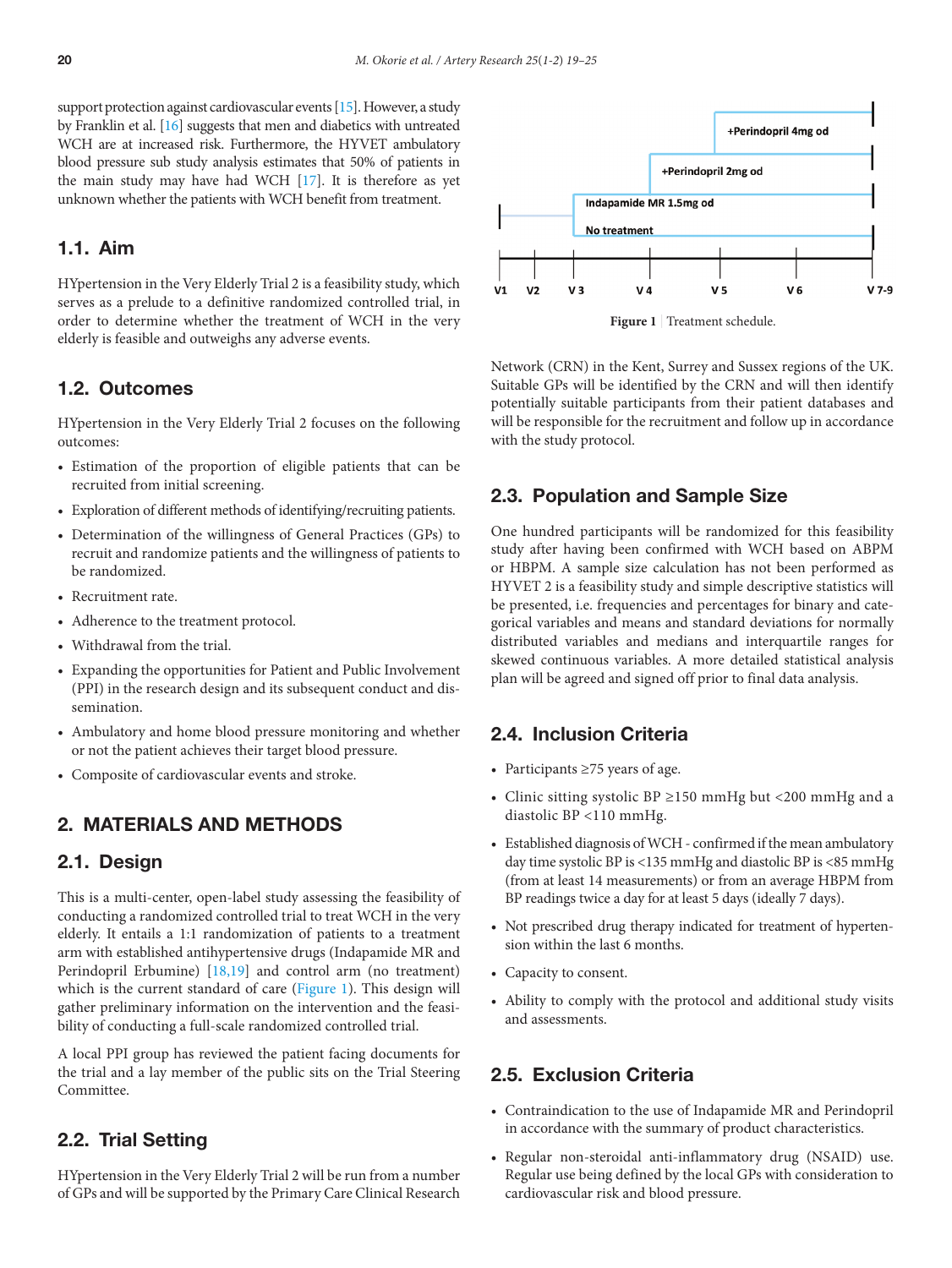- Hypertensive emergency.
- Secondary hypertension.
- Postural hypotension (postural drop in systolic BP ≥20 mmHg or postural symptoms at screening).
- Any stroke or myocardial infarction in the previous 6 months.
- Heart failure requiring treatment with drugs having an antihypertensive effect.
- Previous documented evidence of gout.
- estimated Glomerular Filtration Rate (eGFR) <30 ml/min.
- Montreal cognitive assessment score (MoCA) <22.
- Life expectancy <1 year due to malignancy or chronic disease.

## 2.6. Recruitment

HYpertension in the Very Elderly Trial 2 will recruit initially from GPs based in the Kent, Surrey and Sussex CRN region of the UK. Each GPs will aim to recruit at least two patients over a 1-year period. This will allow accurate determination of the total number of GPs required for the definitive trial.

Eligible participants will be identified from the GPs electronic records, as well as those who have had ABPM and/or HBPM in the last 2 years and have not been prescribed drug therapy indicated for treatment of hypertension within the last 6 months. These patients will be invited to participate in the trial via a mail out from the GPs. The Patient Information Sheet will be sent out to potential participants along with a covering letter introducing the study. A follow-up phone call will be made to the potential participant to determine whether they are interested in participating in the trial or the participant may phone the local research contact if preferred. In addition, opportunistic recruitment will also be possible.

For those patients that are eligible but not randomized, anonymized information will be collected where appropriate to document why randomization did not occur on a HYVET 2 Screening Log. This is an important information for a feasibility trial.

## 2.7. Obtaining Informed Consent

Written informed consent forms will be personally signed and dated by the participant as well as the medical practitioner receiving consent. The person who provides the initial information should not be the same person who receives consent. If the participant is unable to sign the consent form, then an attempt to mark the document should be encouraged and a witness statement and signature provided by a carer (or equivalent) of the participant. If the participant loses capacity during the trial, the original consent endures the loss of capacity providing that the trial has not significantly altered. Once a participant has consented to the trial, they will be allocated a unique Participant Identification Number (PIN). These details will be logged on the Subject Identification Log. This document must remain at the investigator site at all times. Copies must not be sent to the Clinical Trials Unit.

#### 2.8. Randomization and Group Allocation

After a medically qualified professional has checked and signed off that the participant is eligible for the study, they will be randomized to a trial arm. Randomization will be performed using the web-based system 'Sealed Envelope' (https://www.sealedenvelope. com/). The HYVET 2 Randomization Guide details how to log on to randomize a participant.

Simple randomization will be used, with a 1:1 allocation ratio. The allocation will be concealed. The randomization service providers generate a randomization list and upload it to the system. As each participant is entered onto the system by the site, the next randomization allocation is revealed. The next allocation in the sequence is concealed until irreversibly assigned to a participant.

Once randomization has been performed by the site, a randomization notification email detailing date of randomization, trial arm and PIN number will be sent to the randomizer and the trial management team.

Participants will be randomized to either arm of the study as described above.

#### 2.9. Study Interventions

A summary of study interventions is highlighted in [Table 1](#page-3-0).

## 2.10. Clinic BP

Clinic BP measurement will be performed using an internationally validated automated oscillometric sphygmomanometer – e.g. Omron 705 cp-II.

- The participant should not have exercised, eaten or smoked for at least half an hour prior to taking blood pressure.
- The arm must be free of tight clothing and supported at heart level.
- The correct cuff size must be used, to avoid over or under estimating BP.
- BP will be measured in both arms at visit 1. Future BPs will be measured in arm with highest BP if there is 20/10 mmHg difference. The arm used must be documented.
- BP will be measured twice sitting and twice standing; (using an internationally validated automated device), after an initial rest of 5 min with 1 min between each reading.
- The participant will be asked not to talk during the procedure.

## 2.11. Home Blood Pressure Monitoring and Ambulatory Blood Pressure Monitoring

Participants with a mean sitting clinic systolic BP ≥150 mmHg but <200 mmHg and diastolic BP <110 mmHg from visits 1 and 2, will be offered a 24-h ABPM or HBPM. WCH is confirmed if the mean awake ambulatory systolic BP is <135 mmHg and mean awake ambulatory diastolic BP is <85mmHg (from at least 14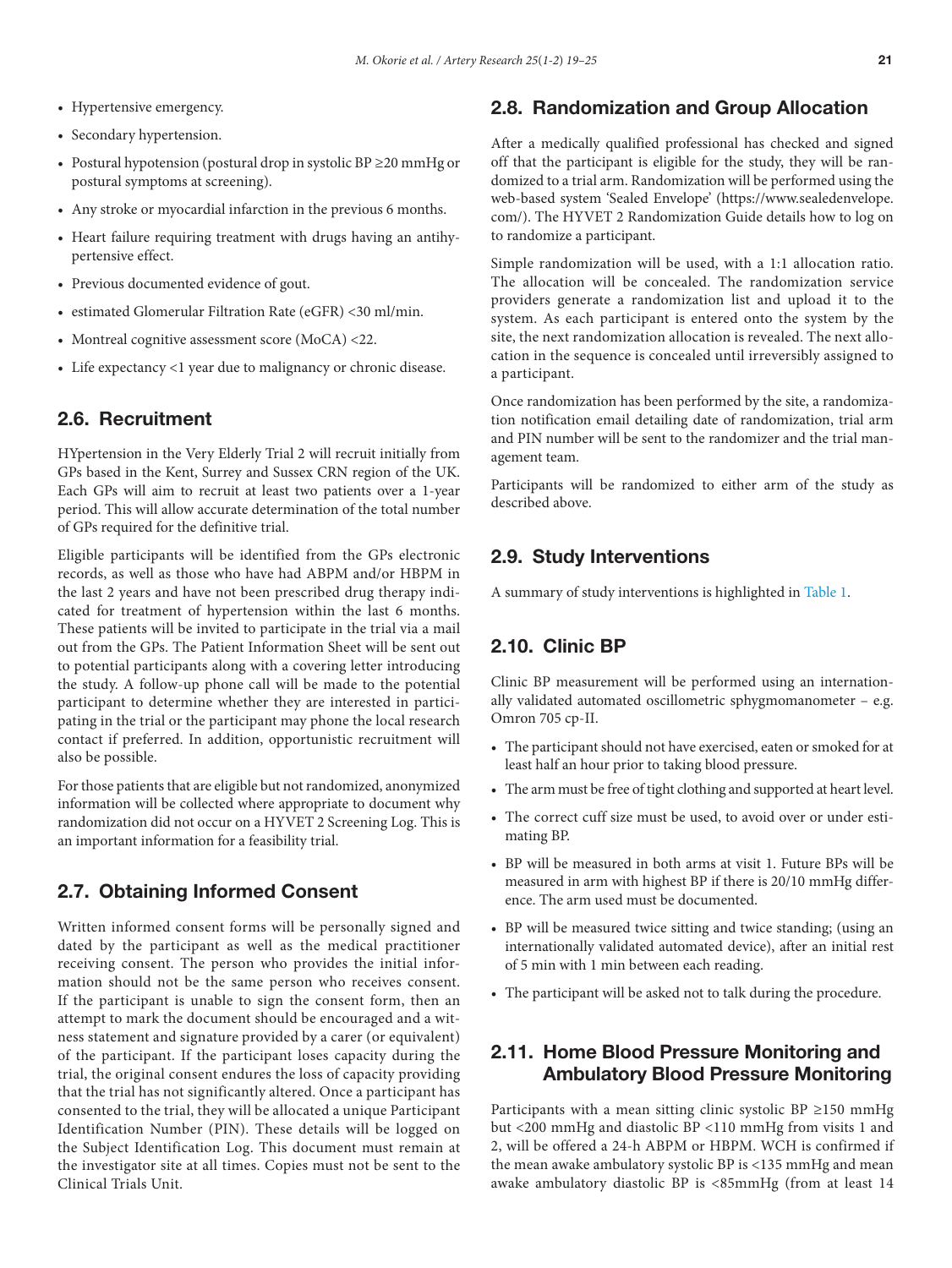<span id="page-3-0"></span>

| Interventions                                                                                                                                                                                                       | Screening<br>Visit 1       | Baseline<br>Visit 2       | 2 weeks<br>visit at<br>Safety | Visits 3 and 4<br>Follow-up     | Follow-up<br>Visit 5    | Visit 6 and 7<br>Follow-up     | Follow-up<br>Visit 8    | follow up visit<br>End of study<br>Visit 9 | termination<br>Early |
|---------------------------------------------------------------------------------------------------------------------------------------------------------------------------------------------------------------------|----------------------------|---------------------------|-------------------------------|---------------------------------|-------------------------|--------------------------------|-------------------------|--------------------------------------------|----------------------|
|                                                                                                                                                                                                                     | Day:                       | $±7 \, days$<br>Week<br>4 | (if on<br>meds)               | Weeks 12 and<br>$20 \pm 7$ days | $28 \pm 7$ days<br>Week | Week 36 and<br>$44 \pm 7$ days | $52 \pm 7$ days<br>Week | $60 \pm 7$ days<br>Week                    | visit                |
| Informed consent                                                                                                                                                                                                    |                            |                           |                               |                                 |                         |                                |                         |                                            |                      |
| Check eligibility                                                                                                                                                                                                   | $\times$ $\times$          | ×                         |                               |                                 |                         |                                |                         |                                            |                      |
| Randomization                                                                                                                                                                                                       |                            | $\times$                  |                               |                                 |                         |                                |                         |                                            |                      |
| MoCA mental state examination                                                                                                                                                                                       | ×                          |                           |                               |                                 |                         |                                | ×                       |                                            | ×                    |
| Frailty assessments ROCKWOOD and PRSIM-7                                                                                                                                                                            |                            | ×                         |                               |                                 |                         |                                | $\times\times$          |                                            | $\times \times$      |
| <b>BARTHELS</b> Index                                                                                                                                                                                               |                            | ×                         |                               |                                 |                         |                                |                         |                                            |                      |
| Demographics                                                                                                                                                                                                        |                            |                           |                               |                                 |                         |                                |                         |                                            |                      |
| Past medical history                                                                                                                                                                                                | ×                          |                           |                               |                                 |                         |                                |                         |                                            |                      |
| Current medical conditions                                                                                                                                                                                          | ×                          | ×                         |                               | ×                               | ×                       | ×                              | ×                       |                                            | ×                    |
| Social history                                                                                                                                                                                                      | ×                          |                           |                               |                                 |                         |                                |                         |                                            |                      |
| Concomitant medication                                                                                                                                                                                              | ×                          | ×                         |                               |                                 | ×                       |                                |                         |                                            |                      |
| Clinic BP <sup>1</sup>                                                                                                                                                                                              |                            | ×                         |                               | $\times$ $\times$               |                         | $\times$ $\times$              | $\times$ $\times$       | $\times$ $\times$                          | $\times$ $\times$    |
| 24 h ABPM <sup>2</sup>                                                                                                                                                                                              | $\times \times \times$     |                           |                               |                                 | $\times \times \times$  |                                |                         |                                            |                      |
| <b>HBPM</b>                                                                                                                                                                                                         |                            | ×                         |                               | ×                               |                         | ×                              | ×                       |                                            | ×                    |
| Biochemistry bloods (U&E, uric acid, lipid profile) <sup>3</sup>                                                                                                                                                    | $\times$                   |                           | X                             |                                 | $\times$                |                                | ×                       |                                            | ×                    |
| Urinalysis dipstick                                                                                                                                                                                                 | $\times$                   |                           |                               |                                 | $\times$                |                                | $\times$                |                                            | $\times$             |
| HbAlc                                                                                                                                                                                                               |                            |                           |                               |                                 |                         |                                | $\times$                |                                            |                      |
| Hematology (FBC)                                                                                                                                                                                                    |                            |                           | ×                             |                                 | ×                       |                                |                         |                                            |                      |
| 12-Lead ECG                                                                                                                                                                                                         | $\times\times\times\times$ |                           |                               |                                 |                         |                                | <b>xxxx</b>             |                                            | <b>xxxxx</b>         |
| Adverse events                                                                                                                                                                                                      |                            | ×                         |                               | ×                               | ×                       |                                |                         | $\times$ $\times$                          |                      |
| Fall assessment                                                                                                                                                                                                     |                            |                           |                               | $\times$ $\times$               | $\times$ $\times$       | $\times\times\times$           |                         |                                            |                      |
| Prescription/study intervention arm only                                                                                                                                                                            |                            | ×                         |                               |                                 |                         |                                |                         |                                            |                      |
| Prescription/on return to GPs care                                                                                                                                                                                  |                            |                           |                               |                                 |                         |                                |                         |                                            |                      |
| Adherence checks (pill returns)                                                                                                                                                                                     |                            |                           |                               |                                 |                         |                                |                         |                                            |                      |
| Patient diary checks                                                                                                                                                                                                |                            | ×                         |                               | <b>xxx</b>                      | $\times \times \times$  | $\times \times \times$         | <b>xxxx</b>             | ×                                          | <b>xxxx</b>          |
| Medication review (Intervention arm)                                                                                                                                                                                |                            |                           |                               |                                 |                         |                                |                         |                                            |                      |
| Height                                                                                                                                                                                                              | ×                          |                           |                               |                                 |                         |                                |                         |                                            |                      |
| Weight                                                                                                                                                                                                              | $\times$                   |                           |                               |                                 |                         |                                | ×                       |                                            | ×                    |
| Extra visit serum U&E check as required<br>Patient experience questionnaire                                                                                                                                         |                            |                           |                               |                                 |                         |                                |                         | $\times$                                   |                      |
| 'Clinic BP sitting and standing. 'ABPM to be conducted based on patient's preference at visit 2 and 6 only. 'Extra visits to be scheduled 2 weeks after the introduction or up titration of any study intervention. |                            |                           |                               |                                 |                         |                                |                         |                                            |                      |

Table 1 | Summary of study interventions **Table 1** | Summary of study interventions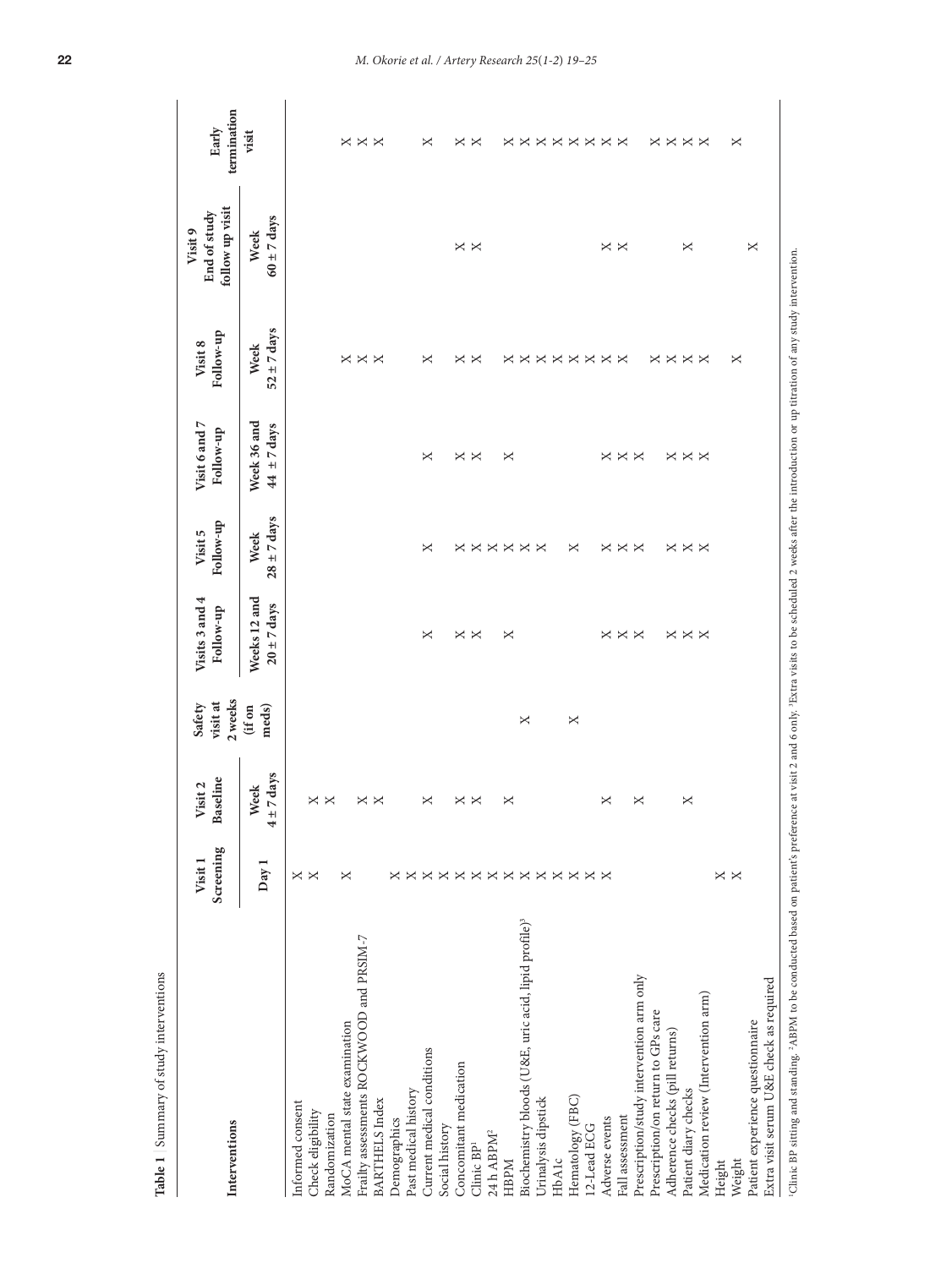measurements) or from HBPM from BP readings twice a day for at least 5 days. If ABPM or HBPM identifies participants that have sustained hypertension (defined as average BP  $\geq$ 135/85) they will be referred back to the GPs for standard clinical care and will excluded from the study.

Ambulatory Blood Pressure Monitoring will be performed by participants at screening visit 2 [\(Table 1\)](#page-3-0). The participant will be asked to wear the ABPM for a period of 24 h at home, if tolerated. It will then be returned to the GPs practice on completion. For those who agree to be fitted with the ABPM a guidance leaflet will be issued detailing the management of the ABPM before, during and after the procedure.

Home blood pressure monitoring will be recorded for all participants in the week prior to follow-up visits ([Table 1](#page-3-0)). The BP readings will be recorded twice a day for 5 days, morning and evening at 9 am and 6 pm ±2 h and documented in the HBPM chart provided. A guidance leaflet will be issued to all participants with instructions on how to record and document the HPBM.

The preferred option is that all participants undertake the ABPM; however, if participants do not wish to undertake an ABPM they will be asked to undertake only HBPM. About 24 h ABPM will be measured using a Diasys Integra II recorder (Novacor®, Cedex, France) or another internationally validated device as in the HYVET study [[7\]](#page-5-0). HBPM will be measured by an internationally validated BP device.

## 2.12. Blood Tests

General practices will perform biochemical and hematological blood samples which will be analyzed using validated laboratory techniques and assays at local laboratories of the recruiting centers.

## 2.13. Electrocardiogram (ECG)

12-Lead ECGs will be performed using validated machines available at the recruiting centers.

## 2.14. Post Study Follow-up

Two years after the participant has stopped the treatment, follow-up information will be gathered from the GPs records for each participant, where available. This will include documenting whether the participant is alive or deceased and whether any cardiovascular outcomes have occurred. The participant is not contacted directly for this follow-up.

#### 2.15. Withdrawal Criteria

Each participant has the right to withdraw at any time without giving reason but other reasons for withdrawal from the treatment might include postural hypotension and adverse events related to the drug treatment in the intervention arm. If the participant is withdrawn, then if at all possible an Early Termination Visit will be performed.

## 3. DATA ANALYSIS

Data will be exported from the MACRO by the data manager in Stata 14 format (or higher) and imported into Stata where descriptive analyses will be undertaken by the trial statistician.

As this is a feasibility trial, simple descriptive statistics will be presented i.e. frequencies and percentages for binary and categorical variables and means and standard deviations for normally distributed variables and medians and interquartile ranges for skewed continuous variables. A more detailed statistical analysis plan will be agreed and signed off prior to final data analysis.

Patient flow through the trial will be shown in a CONSORT diagram in accordance with the CONSORT extention for pilot and feasibility studies (Figure 2).

Apart from the feasibility outcomes stated above no other primary outcome is specified and secondary outcome, subgroup and adjusted analyses are not applicable. Furthermore, neither interim analysis nor early stopping criteria are planned.

There will be a large degree of uncertainty around the proportion of Serious Adverse Reactions (SARs) as it is anticipated that these would be rare. To illustrate this, SARs attributable to the Investigational Medicinal Product (IMP) listed on the patient's information leaflet are presented with likely frequencies [18,19]. With only 50 patients receiving IMP in this study, the 95% confidence interval around the event rate will be so wide that we would be most unlikely to detect an exaggerated event rate, this being the basis of a stopping rule.

### 4. LIMITATIONS OF STUDY

Currently WCH is a condition that is not treated; hence, a major issue will be to convince eligible participants to be part of the study. Older patients often already take multiple medication, so adding more medication might be challenging. Locating patients from GPs databases will also be an issue given the fact that WCH is a condition is not treated and often not documented as a diagnosis. To address these issues we have on our team general practitioners with expertise in primary care systems which will help identify eligible patients. The study is conducted with support from trained research nurses who will explain the benefits versus adverse effects to patients in detail. Primary care CRN are part of the study and are also helping to address the above issues.

Another limitation is that the pharmacological treatment (indapamide ± perindopril) chosen for this study is not strictly in line with the NICE guidelines for the treatment of hypertension. The reasoning behind this treatment regimen is that it was used in the HYVET trial and has been demonstrated to be effective for the treatment of hypertension in the very elderly. This approach also allows for comparison of treatment effects in HYVET versus HYVET 2. In an attempt mitigate this issue, research investigators have visited trial sites in order to explain the rationale and are readily available to discuss any queries.

## 5. ETHICS, DISSEMINATION AND IMPACT

Ethics approval has been acquired from Regional Ethics Committee Westminster, London (Reference No: 18/LO/0104) for the trial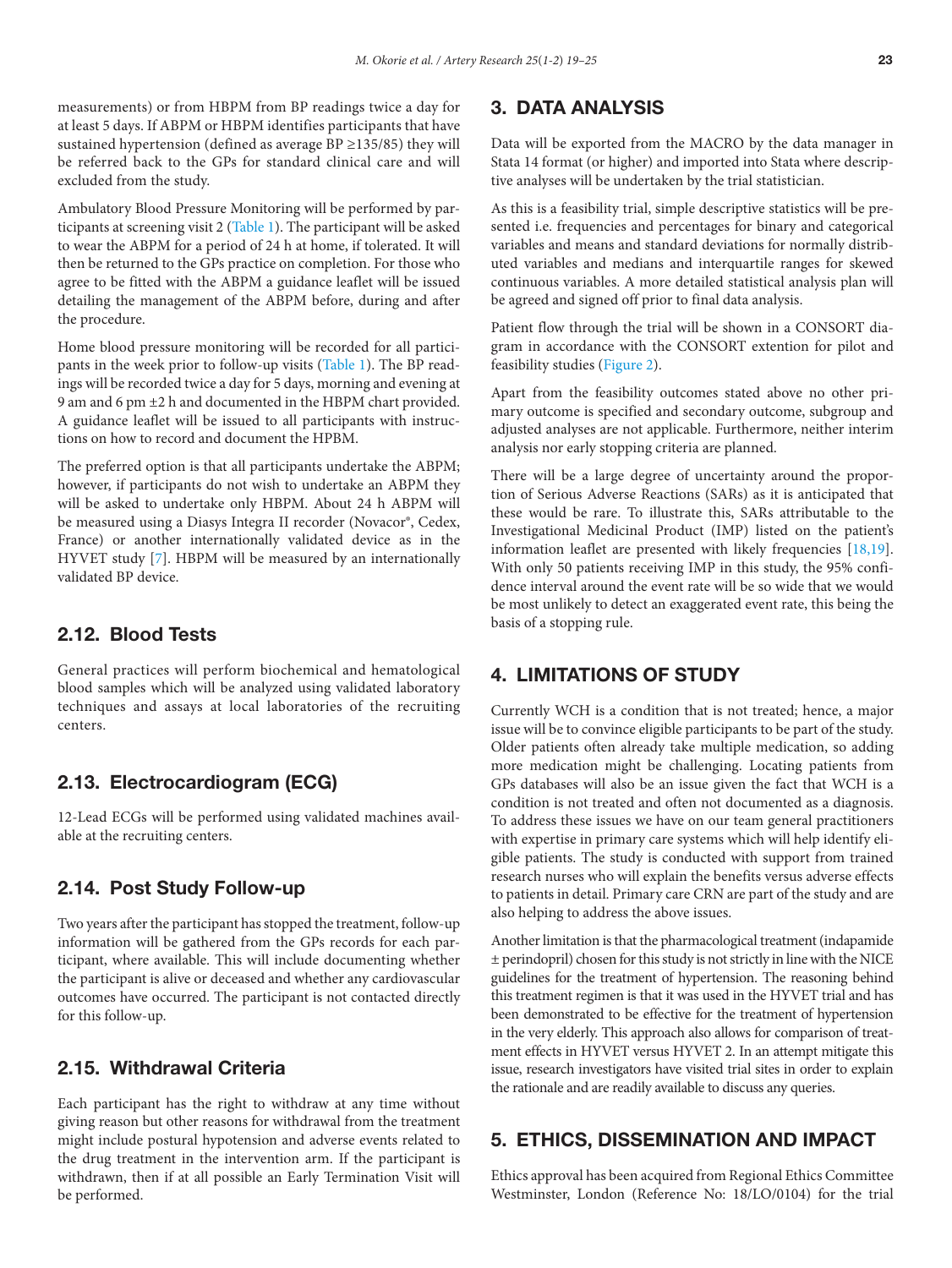<span id="page-5-0"></span>

Figure 2 | Participant flow through the HYVET 2 feasibility study.

protocol, informed consent forms and other relevant documents e.g. advertisements and GPs information letters. It is registered on ISRCTN (ISRCT No: 13127656). Substantial amendments that require review by REC will not be implemented until the REC grants a favorable opinion for the trial. All correspondence with the REC will be retained in the Trial Master File/Investigator Site File.

Results of this study will be presented at conferences such as the British and Irish Hypertension Society and the European Society for Hypertension. We also intend to submit articles to peer reviewed journals. In addition, results will be disseminated to participants, patients and the general public through the PPI and relevant community groups.

## CONFLICTS OF INTEREST

NB, CB and CR were part of the HYVET research team.

## AUTHOR'S CONTRIBUTION

MO, KA, SB, NB, SJ, RQ, JP, CB and CR were responsible for study conceptualisation and funding acquisition. NP and CM are responsible for project administration, data curation and formal analysis. All authors contributed to preparation of the original draft of this manuscript.

## FUNDING

Dunhill Medical Trust.

## ACKNOWLEDGMENTS

We acknowledge the support provided by the CTU Brighton.

#### ETHICS

This trial has full research ethics approval.

## **REFERENCES**

- [1] World Health Organization (WHO). A global brief on hypertension; 2013. Available from: https://www.who.int/cardiovascular\_ diseases/publications/global\_brief\_hypertension/en/ (accessed October 2019).
- [2] Health Survey for England; 2015. Available from: https://digital. nhs.uk/data-and-information/publications/statistical/healthsurvey-for-england/health-survey-for-england-2015-trend-tables (accessed October 2019).
- [3] ONS 2016. Available from: [https://www.ons.gov.uk/people](https://www.ons.gov.uk/people%0Apopulationandcommunity/populationandmigration/population%0Aprojections/compendium/subnationalpopulationprojectionssupplementaryanalysis/2014basedprojections/howthepopulationofenglandisprojectedtoage%20%28accessed%20November%202019%29) populationandcommunity/populationandmigration/population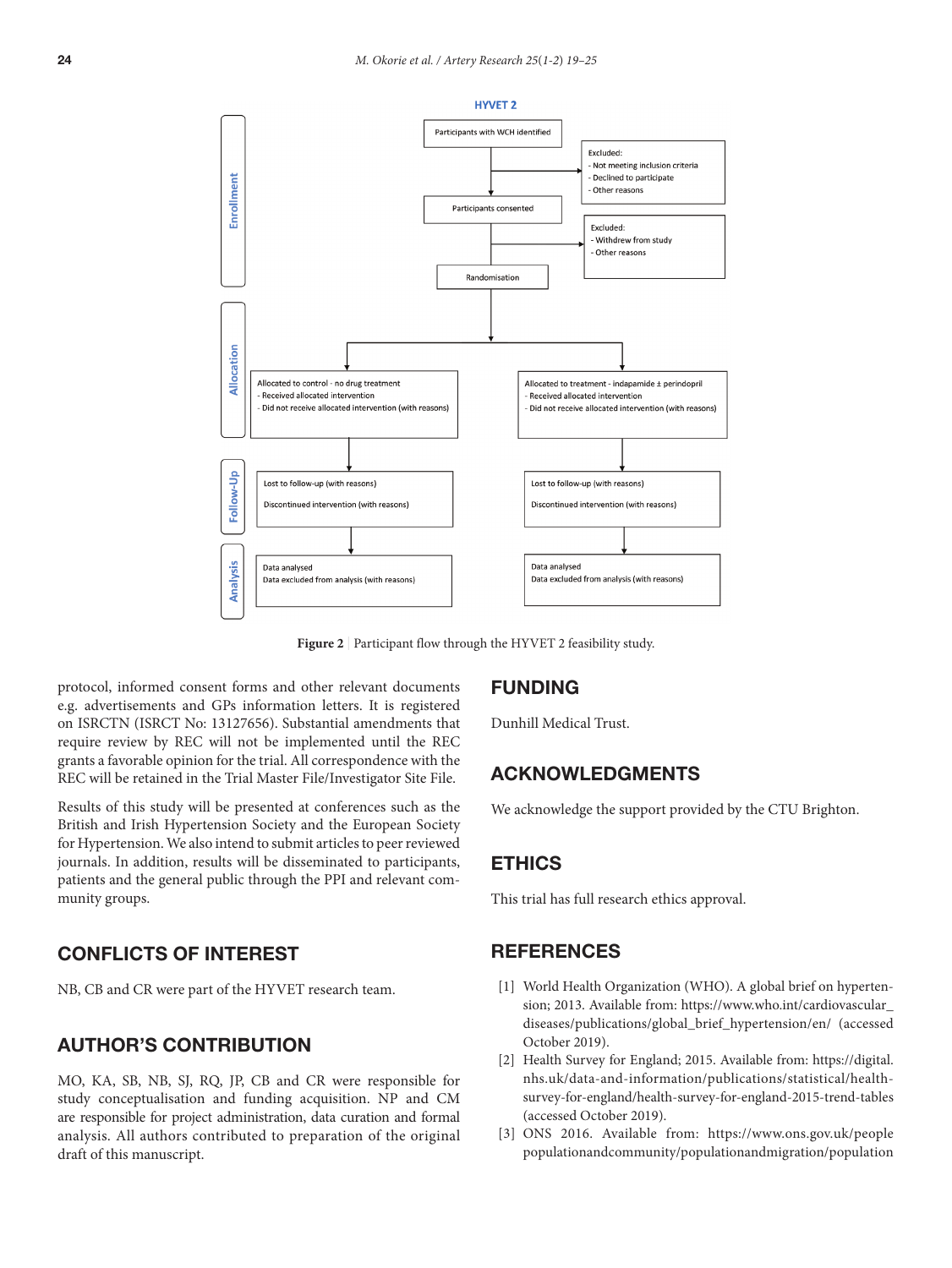<span id="page-6-0"></span>projections/compendium/subnationalpopulationprojectionssupplementaryanalysis/2014basedprojections/howthepopulationofenglandisprojectedtoage (accessed November 2019).

- [4] [Rastas S, Pirttilä T, Viramo P, Verkkoniemi A, Halonen P,](https://doi.org/10.1111/j.1532-5415.2006.00742.x)  [Juva K, et al. Association between blood pressure and survival](https://doi.org/10.1111/j.1532-5415.2006.00742.x) [over 9 years in a general population aged 85 and older. J Am](https://doi.org/10.1111/j.1532-5415.2006.00742.x) [Geriatr Soc 2006;54:912–18.](https://doi.org/10.1111/j.1532-5415.2006.00742.x)
- [5] [Hakala SM, Tilvis RS, Strandberg TE. Blood pressure and mor](https://doi.org/10.1093/oxfordjournals.eurheartj.a015360)[tality in an older population: a 5-year follow-up of the Helsinki](https://doi.org/10.1093/oxfordjournals.eurheartj.a015360)  [Ageing Study. Eur Heart J 1997;18:1019–23.](https://doi.org/10.1093/oxfordjournals.eurheartj.a015360)
- [6] [Satish S, Freeman DH, Ray L, Goodwin JS. The relationship](https://doi.org/10.1046/j.1532-5415.2001.49078.x)  [between blood pressure and mortality in the oldest old. J Am](https://doi.org/10.1046/j.1532-5415.2001.49078.x)  [Geriatr Soc 2001;49:367–74.](https://doi.org/10.1046/j.1532-5415.2001.49078.x)
- [7] [Beckett NS, Peters R, Fletcher AE, Staessen JA, Liu L, Dumitrascu D,](https://doi.org/10.1056/NEJMoa0801369)  [et al. Treatment of hypertension in patients 80 years of age or](https://doi.org/10.1056/NEJMoa0801369)  [older. N Engl J Med 2008;358:1887–98.](https://doi.org/10.1056/NEJMoa0801369)
- [8] [Fagard RH, Staessen JA, Thijs L, Gasowski J, Bulpitt CJ,](https://doi.org/10.1161/01.cir.102.https://doi.org/10.1139)  [Clement D, et al. Response to antihypertensive therapy in older](https://doi.org/10.1161/01.cir.102.https://doi.org/10.1139) [patients with sustained and nonsustained systolic hypertension.](https://doi.org/10.1161/01.cir.102.https://doi.org/10.1139)  [Systolic Hypertension in Europe \(Syst-Eur\) Trial Investigators.](https://doi.org/10.1161/01.cir.102.https://doi.org/10.1139)  [Circulation 2000;102:1139–44.](https://doi.org/10.1161/01.cir.102.https://doi.org/10.1139)
- [9] [Williamson JD, Supiano MA, Applegate WB, Berlowitz DR,](https://doi.org/10.1001/jama.2016.7050) [Campbell RC, Chertow GM, et al. Intensive vs standard](https://doi.org/10.1001/jama.2016.7050) [blood pressure control and cardiovascular disease outcomes](https://doi.org/10.1001/jama.2016.7050) in adults aged ≥[75 years: a randomized clinical trial. JAMA](https://doi.org/10.1001/jama.2016.7050)  [2016;315:2673–82.](https://doi.org/10.1001/jama.2016.7050)
- [10] NICE hypertension guideline. 2019. Available from: [https://www.](https://www.%0Anice.org.uk/guidance/ng136/evidence/full-guideline-august-%0A2011-6898565197%3Ftab%3Devidence%20%28accessed%20November%202019%29) nice.org.uk/guidance/ng136/evidence/full-guideline-august-2011-6898565197?tab=evidence (accessed November 2019).
- [11] [Williams B, Mancia G, Spiering W, Agabiti Rosei E, Azizi M,](https://doi.org/10.1093/eurheartj/ehy339)  [Burnier M, et al. 2018 ESC/ESH Guidelines for the management](https://doi.org/10.1093/eurheartj/ehy339)  [of arterial hypertension. Eur Heart J 2018;39:3021–104.](https://doi.org/10.1093/eurheartj/ehy339)
- [12] [Whelton PK, Carey RM, Aronow WS, Casey DE, Collins KJ,](https://doi.org/10.1161/HYP.0000000000000066) [Dennison Himmelfarb C, et al. 2017 ACC/AHA/AAPA/ABC/](https://doi.org/10.1161/HYP.0000000000000066) [ACPM/AGS/APhA/ASH/ASPC/NMA/PCNA guideline for the](https://doi.org/10.1161/HYP.0000000000000066) [prevention, detection, evaluation, and management of high blood](https://doi.org/10.1161/HYP.0000000000000066) [pressure in adults: executive summary: a report of the American](https://doi.org/10.1161/HYP.0000000000000066) [College of Cardiology/American Heart Association Task Force](https://doi.org/10.1161/HYP.0000000000000066) [on clinical practice guidelines. Hypertension 2018;71:1269–324.](https://doi.org/10.1161/HYP.0000000000000066)
- [13] [Mancia G, Bombelli M, Facchetti R, Madotto F, Quarti-Trevano F,](https://doi.org/10.1161/HYPERTENSIONAHA.109.129882) [Polo Friz H, et al. Long-term risk of sustained hypertension](https://doi.org/10.1161/HYPERTENSIONAHA.109.129882) [in white-coat or masked hypertension. Hypertension 2009;54:](https://doi.org/10.1161/HYPERTENSIONAHA.109.129882) [226–32.](https://doi.org/10.1161/HYPERTENSIONAHA.109.129882)
- [14] [Gorostidi M, Vinyoles E, Banegas JR, de la Sierra A. Prevalence](https://doi.org/10.1038/hr.2014.149) [of white-coat and masked hypertension in national and interna](https://doi.org/10.1038/hr.2014.149)[tional registries. Hypertension Res 2015;38:1–7.](https://doi.org/10.1038/hr.2014.149)
- [15] [Pierdomenico SD, Cuccurullo F. Prognostic value of white-coat](https://doi.org/10.1038/ajh.2010.203) [and masked hypertension diagnosed by ambulatory monitoring](https://doi.org/10.1038/ajh.2010.203) [in initially untreated subjects: an updated meta analysis. Am J](https://doi.org/10.1038/ajh.2010.203) [Hypertens 2011;24:52–8.](https://doi.org/10.1038/ajh.2010.203)
- [16] [Franklin SS, Thijs L, Hansen TW, Li Y, Boggia J, Kikuya M,](https://doi.org/10.1161/HYPERTENSIONAHA.111.180653) [et al. Significance of white-coat hypertension in older per](https://doi.org/10.1161/HYPERTENSIONAHA.111.180653)[sons with isolated systolic hypertension: a meta-analysis using](https://doi.org/10.1161/HYPERTENSIONAHA.111.180653) [the International Database on Ambulatory Blood Pressure](https://doi.org/10.1161/HYPERTENSIONAHA.111.180653) [Monitoring in Relation to Cardiovascular Outcomes population.](https://doi.org/10.1161/HYPERTENSIONAHA.111.180653) [Hypertension 2012;59:564–71.](https://doi.org/10.1161/HYPERTENSIONAHA.111.180653)
- [17] [Bulpitt CJ, Beckett N, Peters R, Staessen JA, Wang JG, Comsa M,](https://doi.org/10.1161/HYPERTENSIONAHA.112.191791) [et al. Does white coat hypertension require treatment over](https://doi.org/10.1161/HYPERTENSIONAHA.112.191791) [age 80?: results of the hypertension in the very elderly trial ambu](https://doi.org/10.1161/HYPERTENSIONAHA.112.191791)[latory blood pressure side project. Hypertension 2013;61:89–94.](https://doi.org/10.1161/HYPERTENSIONAHA.112.191791)
- [18] Indapamide SPC. 2019. Available from: [https://www.medicines.](https://www.medicines.org.uk/emc/medicine/1946%20%28accessed%20October%202019%29.) [org.uk/emc/medicine/1946 \(accessed October 2019\).](https://www.medicines.org.uk/emc/medicine/1946%20%28accessed%20October%202019%29.)
- [19] Perindopril SPC. 2019. Available from: [https://www.medicines.](https://www.medicines.org.uk/emc/product/4389%20%28accessed%20November%202019%29) [org.uk/emc/product/4389 \(accessed November 2019\).](https://www.medicines.org.uk/emc/product/4389%20%28accessed%20November%202019%29)